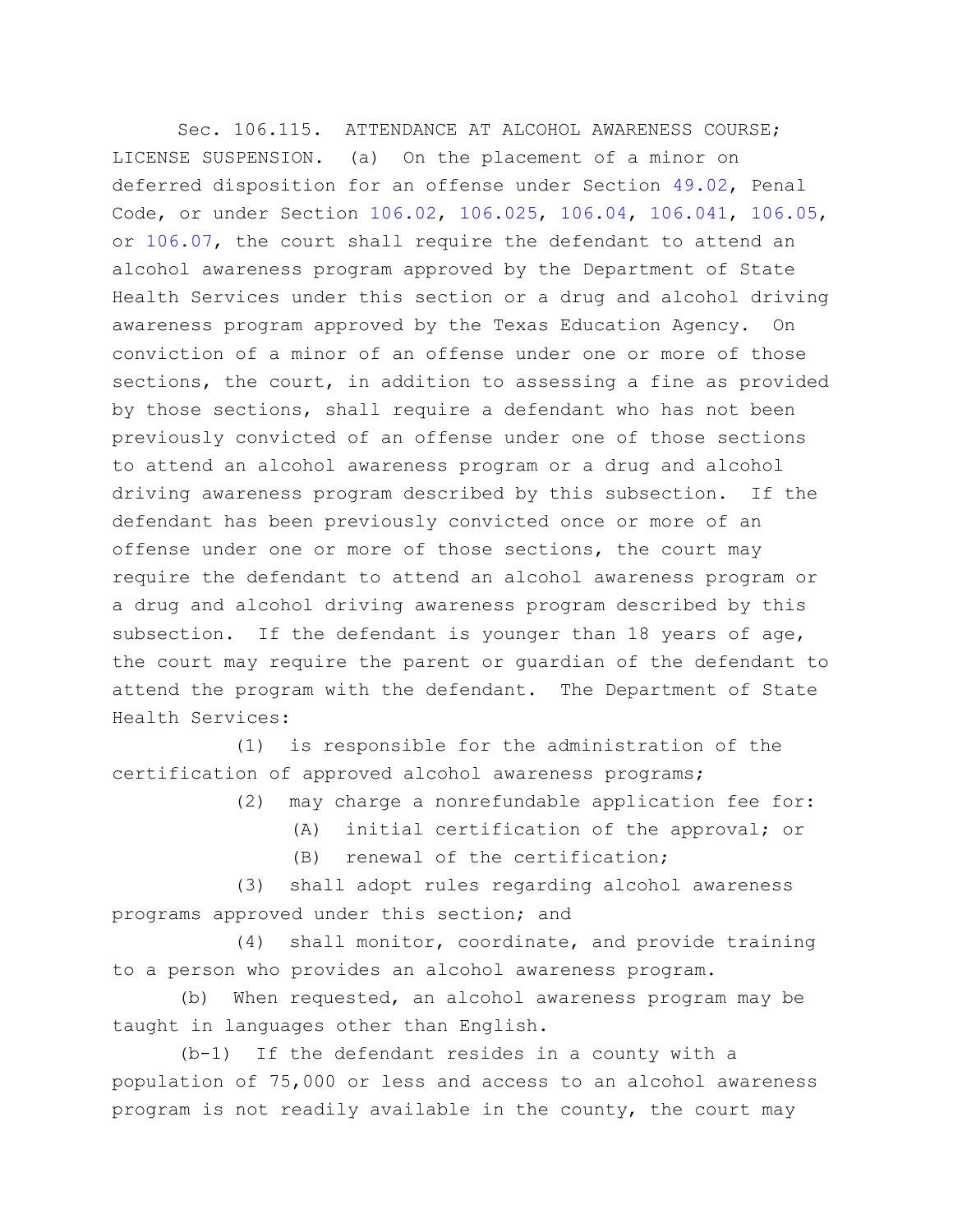allow the defendant to take an online alcohol awareness program if the Department of State Health Services approves online courses or require the defendant to perform not less than eight hours of community service related to alcohol abuse prevention or treatment and approved by the Department of State Health Services under Subsection (b-3) instead of attending the alcohol awareness program. Community service ordered under this subsection is in addition to community service ordered under Section [106.071\(](http://www.statutes.legis.state.tx.us/GetStatute.aspx?Code=AL&Value=106.071&Date=6/26/2014)d).

(b-2) For purposes of Subsection (b-1), if the defendant is enrolled in an institution of higher education located in a county in which access to an alcohol awareness program is readily available, the court may consider the defendant to be a resident of that county. If the defendant is not enrolled in such an institution of higher education or if the court does not consider the defendant to be a resident of the county in which the institution is located, the defendant's residence is the residence listed on the defendant's driver's license or personal identification certificate issued by the Department of Public Safety. If the defendant does not have a driver's license or personal identification certificate issued by the Department of Public Safety, the defendant's residence is the residence on the defendant's voter registration certificate. If the defendant is not registered to vote, the defendant's residence is the residence on file with the public school district on which the defendant's enrollment is based. If the defendant is not enrolled in public school, the defendant's residence is determined as provided by commission rule.

(b-3) The Department of State Health Services shall create a list of community services related to alcohol abuse prevention or treatment in each county in the state to which a judge may sentence a defendant under Subsection (b-1).

(c) The court shall require the defendant to present to the court, within 90 days of the date of final conviction, evidence in the form prescribed by the court that the defendant, as ordered by the court, has satisfactorily completed an alcohol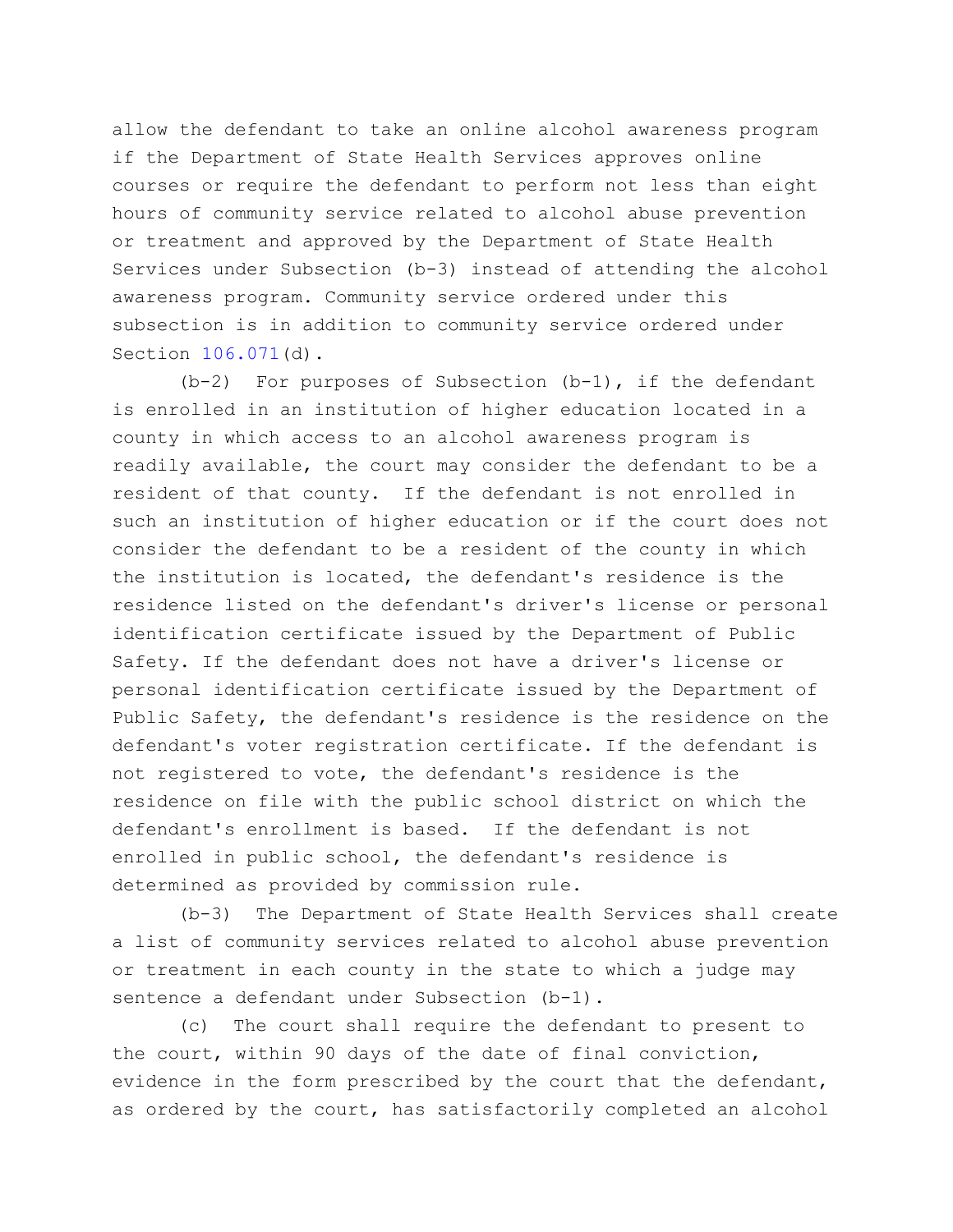awareness program or performed the required hours of community service. For good cause the court may extend this period by not more than 90 days. If the defendant presents the required evidence within the prescribed period, the court may reduce the assessed fine to an amount equal to no less than one-half of the amount of the initial fine.

(d) If the defendant does not present the required evidence within the prescribed period, the court:

period; or

(1) shall order the Department of Public Safety to: (A) suspend the defendant's driver's license or permit for a period not to exceed six months or, if the defendant does not have a license or permit, to deny the issuance of a license or permit to the defendant for that

(B) if the defendant has been previously convicted of an offense under one or more of the sections listed in Subsection (a), suspend the defendant's driver's license or permit for a period not to exceed one year or, if the defendant does not have a license or permit, to deny the issuance of a license or permit to the defendant for that period; and

(2) may order the defendant or the parent, managing conservator, or guardian of the defendant to do any act or refrain from doing any act if the court determines that doing the act or refraining from doing the act will increase the likelihood that the defendant will present evidence to the court that the defendant has satisfactorily completed an alcohol awareness program or performed the required hours of community service.

(e) The Department of Public Safety shall send notice of the suspension or prohibition order issued under Subsection (d) by first class mail to the defendant. The notice must include the date of the suspension or prohibition order, the reason for the suspension or prohibition, and the period covered by the suspension or prohibition.